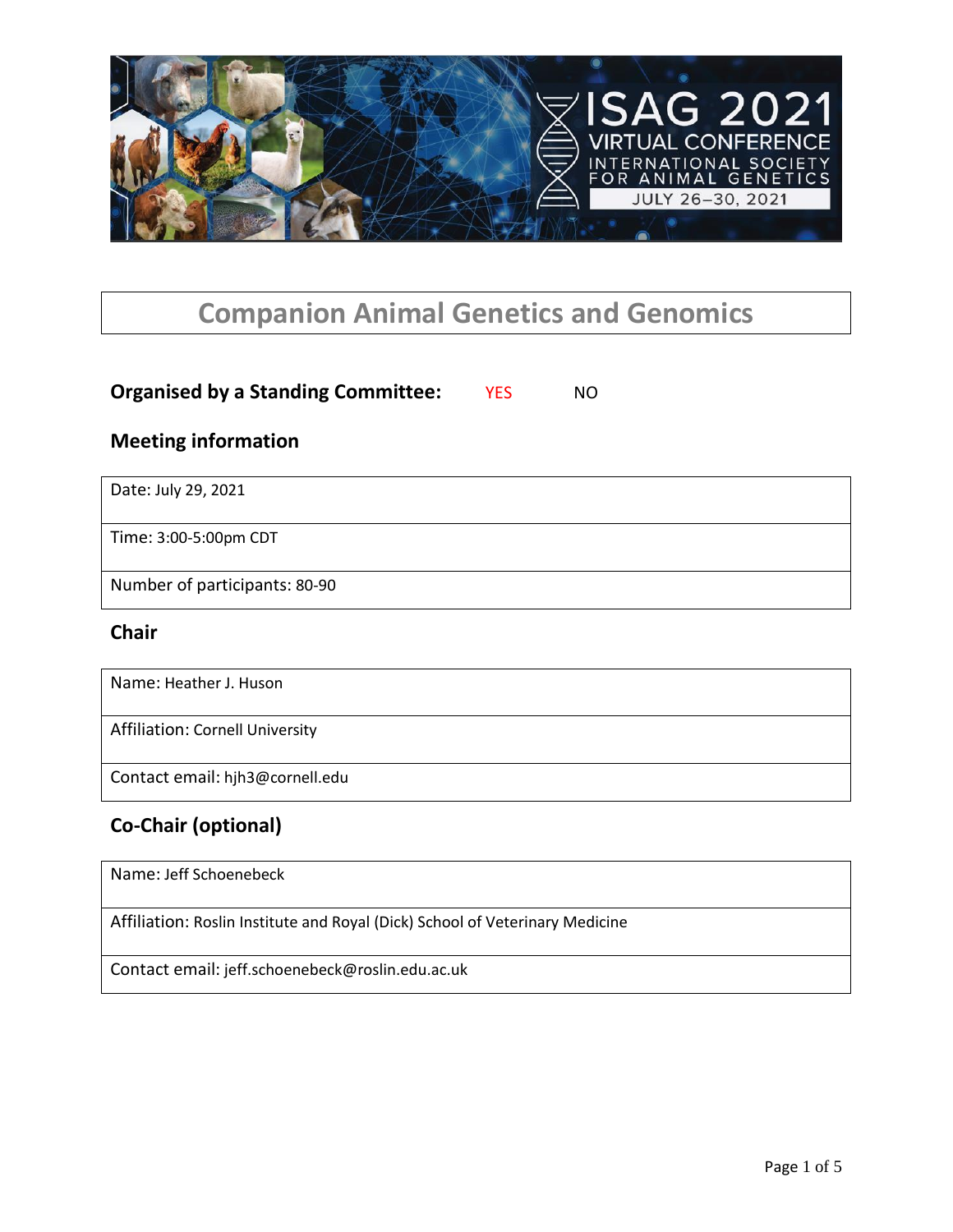

# **Agenda**

| <b>Companion Animal Genetics and Genomics Workshop (orals)</b><br>Chair(s): Heather Jay Huson, Cornell University<br>Location: Live 1<br>Date & Time: Thursday, July 29, 3:00 PM - 5:00 PM |       |                                                                                                                                                                                                                                                                                                                                                                                                                                                                                                                                                                                                                                                                                                                                                                                                                                                                                                                                                 |  |  |  |  |
|--------------------------------------------------------------------------------------------------------------------------------------------------------------------------------------------|-------|-------------------------------------------------------------------------------------------------------------------------------------------------------------------------------------------------------------------------------------------------------------------------------------------------------------------------------------------------------------------------------------------------------------------------------------------------------------------------------------------------------------------------------------------------------------------------------------------------------------------------------------------------------------------------------------------------------------------------------------------------------------------------------------------------------------------------------------------------------------------------------------------------------------------------------------------------|--|--|--|--|
|                                                                                                                                                                                            |       | 3:00 PM 85514 ROS_Cfam_1.0: A High-Quality, <i>De Novo</i> Assembly of a Male<br><b>Labrador Retriever.</b><br>L Eory, W Zhang, DM Ozdemir, EL Clark, AL Archibald, and JJ<br>Schoenebeck*, The Roslin Institute and Royal (Dick) School of Veterinary<br>Studies, Midlothian, UK.                                                                                                                                                                                                                                                                                                                                                                                                                                                                                                                                                                                                                                                              |  |  |  |  |
| 3:15 PM                                                                                                                                                                                    |       | 85513 Genome-wide association studies identify novel QTL for canine health<br>traits.<br>Heather J. Huson <sup>*1</sup> , Dolores M. Holle <sup>2</sup> , Ariella Walker <sup>1</sup> , Nicole Anclade <sup>1</sup> ,<br>and Katy M. Evans <sup>2</sup> , <sup>1</sup> Department of Animal Science, Cornell<br>University, Ithaca, NY, USA, <sup>2</sup> The Seeing Eye, Inc, Morristown, NJ, USA.                                                                                                                                                                                                                                                                                                                                                                                                                                                                                                                                             |  |  |  |  |
| 3:30 PM                                                                                                                                                                                    |       | 85512 ABHD5 frameshift deletion in Golden Retrievers with ichthyosis.<br>S. Kiener* <sup>1,2</sup> , D. J. Wiener <sup>3</sup> , K. Hopke <sup>4</sup> , A. B. Diesel <sup>4</sup> , V. Jagannathan <sup>1</sup> , E.<br>A. Mauldin <sup>5</sup> , M. L. Casal <sup>5</sup> , and T. Leeb <sup>1,2</sup> , <sup>1</sup> <i>Institute of Genetics, Vetsuisse</i><br>Faculty, University of Bern, 3001 Bern, Switzerland, <sup>2</sup> Dermfocus, University<br>of Bern, 3001 Bern, Switzerland, <sup>3</sup> Department of Veterinary Pathobiology,<br>Texas A&M College of Veterinary Medicine and Biomedical<br>Sciences, College Station, TX 77843-4467, USA, <sup>4</sup> Department of Small<br>Animal Clinical Sciences, Texas A&M College of Veterinary Medicine and<br>Biomedical Sciences, College Station, TX 77843-4474, USA, <sup>5</sup> University of<br>Pennsylvania, School of Veterinary Medicine, Philadelphia, PA 19104, USA. |  |  |  |  |
| 3:45 PM                                                                                                                                                                                    | 85167 | A genome-wide association study of hypertrophic cardiomyopathy<br>susceptibility in cats.<br>J. Raffle <sup>*1</sup> , J.N. Matos <sup>1</sup> , D.J. Connolly <sup>1</sup> , V.L. Fuentes <sup>1</sup> , and A. Psifidi <sup>1</sup> , <sup>1</sup><br>Royal Veterinary College, London, UK.                                                                                                                                                                                                                                                                                                                                                                                                                                                                                                                                                                                                                                                   |  |  |  |  |
| 4:00 PM                                                                                                                                                                                    |       | 85456 Canine Y chromosome features uncovered by long-read sequencing<br>assembly and male dog phylogeny inferred from Y haplotype.<br>Wengang Zhang*, Lel Eory, Emily Clark, Alan Archibald, and Jeffrey<br>Schoenebeck, Roslin Institute, University of Edinburth, Edinburgh,<br>Scotland, UK.                                                                                                                                                                                                                                                                                                                                                                                                                                                                                                                                                                                                                                                 |  |  |  |  |
| 4:15 PM                                                                                                                                                                                    | 85392 | More than a Moggy; A population genetics analysis of the United<br>Kingdom's non-pedigree cats.<br>Jennifer Irving McGrath* <sup>1</sup> , Wengang Zhang <sup>1</sup> , Regina Hollar <sup>2</sup> , Alison<br>Collings <sup>3</sup> , Roger Powell <sup>4</sup> , Rob Foale <sup>5</sup> , Nikki Thurley <sup>5</sup> , Ruth Campbell <sup>5</sup> ,<br>Richard Mellanby <sup>1</sup> , Danièlle Gunn Moore <sup>1</sup> , Jeffrey Brockman <sup>2</sup> , and Jeffrey<br>Schoenebeck <sup>2</sup> , <sup>1</sup> Royal (Dick) School of Veterinary Studies & Roslin                                                                                                                                                                                                                                                                                                                                                                           |  |  |  |  |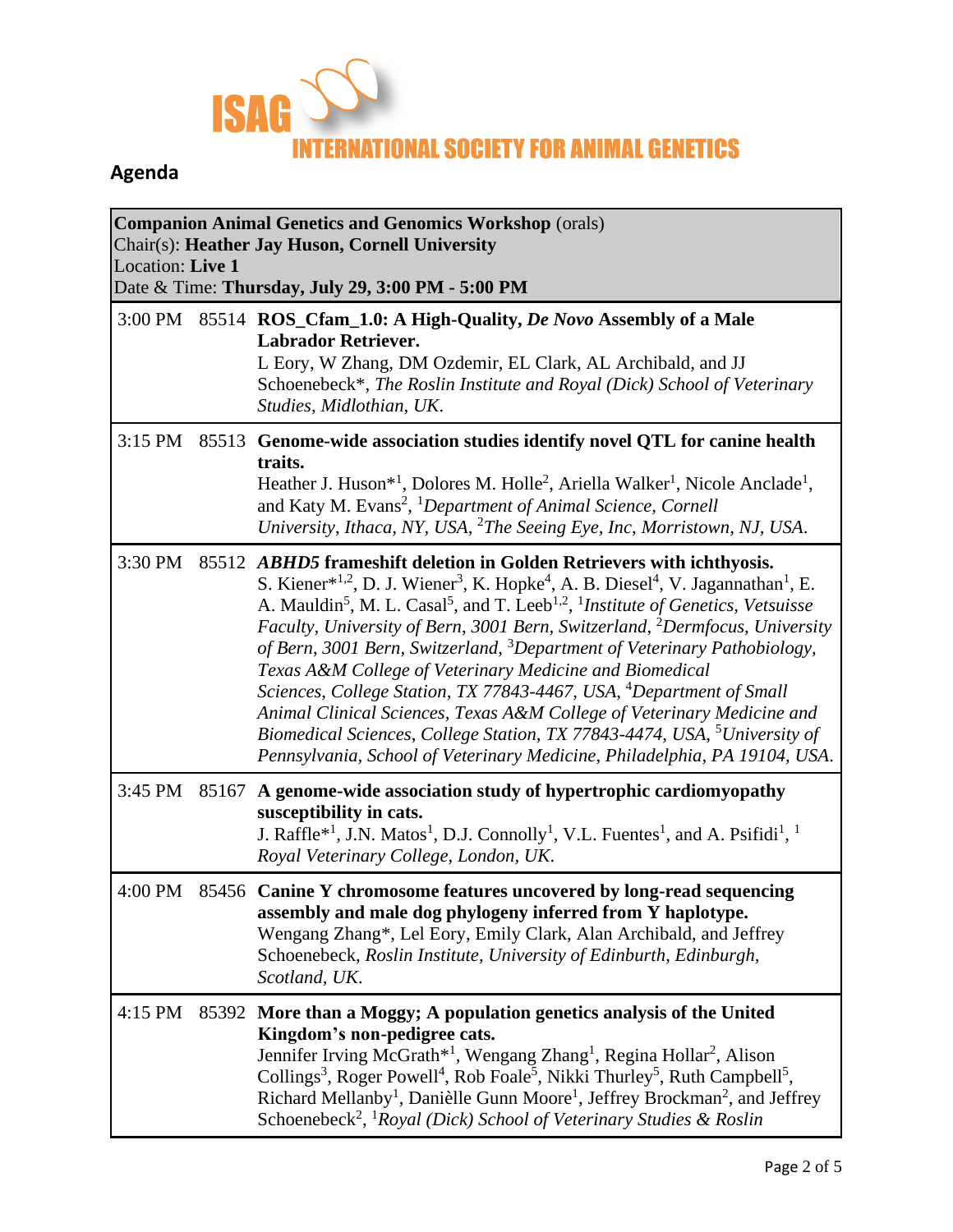

# NATIONAL SOCIETY FOR ANIMAL GENETICS

| 4:45 PM | <b>Business meeting.</b>                                                                                                                                                                                                                                                                                                                                                                                                                                                                                                                                                                                                                                                                                                                                                                                                                                     |
|---------|--------------------------------------------------------------------------------------------------------------------------------------------------------------------------------------------------------------------------------------------------------------------------------------------------------------------------------------------------------------------------------------------------------------------------------------------------------------------------------------------------------------------------------------------------------------------------------------------------------------------------------------------------------------------------------------------------------------------------------------------------------------------------------------------------------------------------------------------------------------|
| 4:30 PM | 85466 New variant in ADAMTS2 segregates with recessively inherited Ehlers-<br>Danlos syndrome in a cat family.<br>R Simon* <sup>1</sup> , S Kiener <sup>2,3</sup> , N Thom <sup>4</sup> , L Schäfer <sup>4</sup> , M Roy <sup>1</sup> , E K Schlohsarczyk <sup>5</sup> ,<br>C Herden <sup>5</sup> , T Leeb <sup>2,3</sup> , and G Lühken <sup>1</sup> , <sup>1</sup> <i>Institute of Animal Breeding and</i><br>Genetics, Justus Liebig University, 35390 Giessen, Germany, <sup>2</sup> Institute of<br>Genetics, Vetsuisse Faculty, University of Bern, 3001 Bern,<br>Switzerland, <sup>3</sup> Dermfocus, University of Bern, 3001 Bern,<br>Switzerland, <sup>4</sup> Clinic for Small Animals, Justus Liebig University, 35392<br>Giessen, Germany, <sup>5</sup> Institute of Veterinary Pathology, Justus Liebig<br>University, 35392 Giessen, Germany. |
|         | Institute, University of Edinburgh, Easter Bush Veterinary Campus,<br>Midlothian, UK, EH25 9RG, <sup>2</sup> Hill's pet nutrition centre, Topeka, Kansas,<br>USA, ${}^{3}$ Idexx laboratories, Wetherby, UK, LS22 7DN, ${}^{4}$ DragonVet Consulting<br>Ltd, Herts. SG5 1EH UK, <sup>5</sup> Dick White Referrals, Station Farm, London<br>Road, Six Mile Bottom, Cambridgeshire, CB8 0UH.                                                                                                                                                                                                                                                                                                                                                                                                                                                                   |

### **Summary of the meeting**

ISAG was held virtually via zoom this year with the Companion Animal Genetic and Genomic Workshop scheduled on Thurs, July 29<sup>th</sup>, from 3-5pm CDT. We note that this time was less convenient for attendees from western Europe and Africa, New Zealand, and Australia and particularly inconvenient for attendees from western Asia to attend the session live. We also chose a 2-hour timeslot with the virtual meeting as opposed to 3 hours which was our historical meeting length when in-person. Despite the virtual platform and time zone challenges, the workshop had good attendance throughout with roughly 80-90 participants. In total, 24 abstracts were submitted for this section providing ample resources to choose 7 oral presentations. Our workshop opted for 15- minute presentations with the presenters available to answer questions during the live session. All presenters were able to upload pre-recorded talks and were available for the live session. Oral presentations reflected both canine (n=4) and feline (n=3) topics. We do note that of the abstracts submitted, only 4 were directly focused on felines. For future in-person meetings, we discussed at the 2019 ISAG meeting the idea of "lightening" talks (3min) to highlight graduate students and represent more abstracts. This was not considered for the 2021 virtual session and was generally thought to be a good idea if our session was held prior to poster presentation. This idea can be considered for the next ISAG in-person meeting.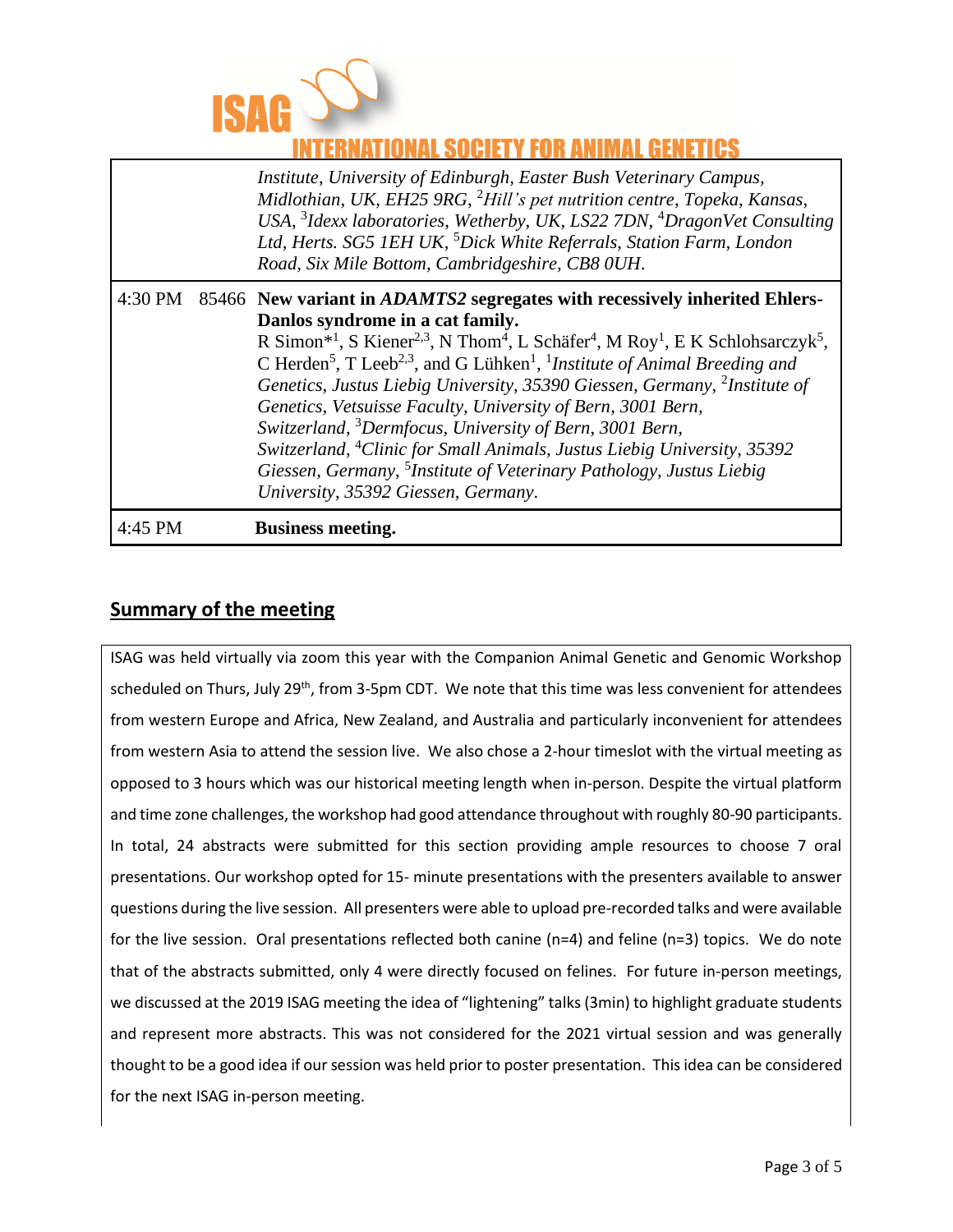

# ATIONAL SOCIETY FOR ANIMAL GENETICS

Our standing committee in 2021 consisted of a chair, co-chair, and 3 members. For 2021, co-chair Jeffrey Schoenebeck's first 4-year appointment termed. All other members (Huson, Grahn, Leeb, and Warren) term in 2023. Jeffrey Schoenebeck accepted a nomination to run for a 2<sup>nd</sup> term and new candidates of Katy Evans from the Seeing Eye Inc. and Nicole Tate from the University of Minnesota, were nominated. In answer to inquiry, Secretary Sofia Mikko, noted that standing committee members do not have to possess a PhD to serve on a committee. Election results provided Jeff Schoenebeck with 17 votes, Katy Evans with 15 votes, and Nicole Tate with 16 votes. As a committee, we had an initial desire to bring our standing committee up to a full 7 members this year going into elections and to encourage diversity, including representation of research and geographical regions. As such, all 3 candidates were brought onto the standing committee for a term from 2021-2025. The standing committee supported having Heather Huson remain as chair and Jeff Schoenebeck as co-chair. Overall, this balances our committee much better with 3 members having terms from 2021-2025 and 4 members having terms from 2019-2023.

#### **New Committee chair**

Chair: Heather J. Huson

Term of service (*add years of first and second term of service*): 2015-2019 (member) 2019-2023 (chair)

Affiliation: Cornell University

E-mail address: hjh3@cornell.edu

### **New Committee co-chair** (optional)

Chair: Jeff Schoenebeck

Term of service (*add years of first and second term of service*): 2017-2025

Affiliation: Roslin Institute and Royal (Dick) School of Veterinary Medicine

E-mail address: jeff.schoenebeck@roslin.ed.ac.uk

*Note: One term runs for two bi-annual conferences (i.e. four years)*